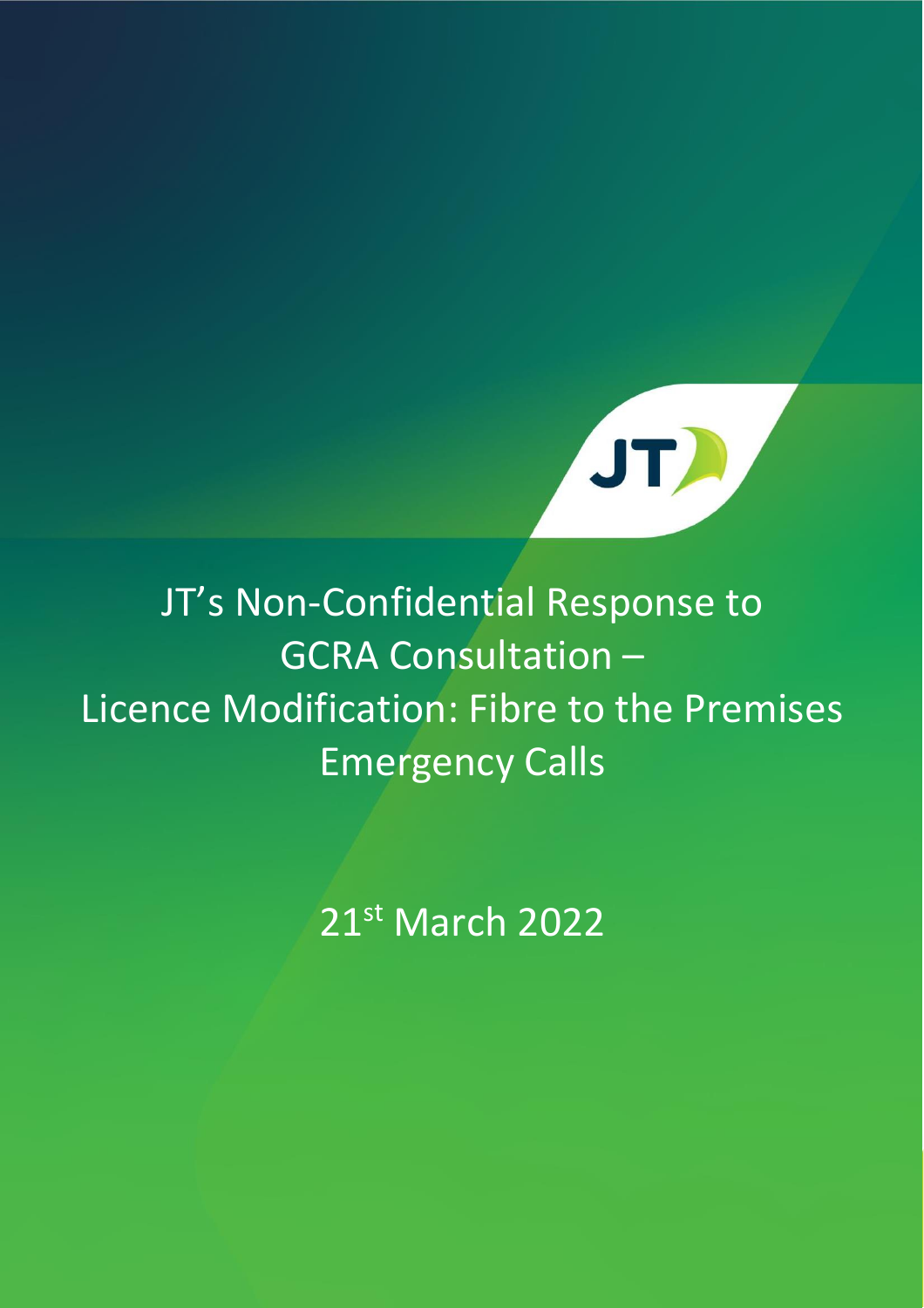## **1. Introduction**

JT (Guernsey) Limited ("JT") welcomes the opportunity to respond to the licence modification – Fibre to the Premise Emergency calls consultation (the "Consultation"). This is a non-confidential response and can be published in full.

## **2. Specific Comments**

## 2.1 Licence Condition 13

We note that the wholesale and retail products that Sure intends to provide as part of the Guernsey fibre to the premise ("FTTP") project requires a landline service in order to avail of a broadband service. However, it should be considered that in the future Sure may provide a fibre broadband only service where a landline service is not a requirement. In those circumstances where a user has elected not to subscribe to a landline service then Licence Condition 13 would no longer apply. However, the current wording of Licence Condition 13 would still require the provision of a Public Emergency Call Service. We suggest that this is reworded to make it clear that the Public Emergency Call Service is only a requirement of a landline service.

- 2.2 Proposed Guidelines
	- 2.2.1 The guidelines as proposed are complex and could be overtly burdensome. The obligations are shared between the wholesale provider (Sure) and the retail providers (Sure, JT, Airtel). While we don't have an issue per se with shared responsibility we believe that unless the wholesale and retail providers carefully align, there is opportunity for the detail on customers who have a BBU solution to be incorrect or missing. JT's preference would be for one database to be developed, hosted and managed by the wholesale provider (Sure) which is accessible and updated by all retail providers. If each provider keeps a separate database there is a danger that when a customer moves premise or moves retail provider that the information on BBU will not be noted and therefore out of date or lost.
	- 2.2.2 In addition, we would expect the wholesale provider to prioritise vulnerable customers' services when there are network faults. Although under the proposed process Sure would have visibility of those in receipt of a Piper Lifeline and associated BBU, they would not have full visibility of other "self elected" vulnerable consumers with BBUs. We therefore believe a single database managed by the wholesale provider is the only approach that will ensure vulnerable consumers are protected.
	- 2.2.3 Clause 28 of the guidelines require wholesale and retail providers to collect and maintain statistics in relation to the number of free BBUs/mobile provided,

**JTA**